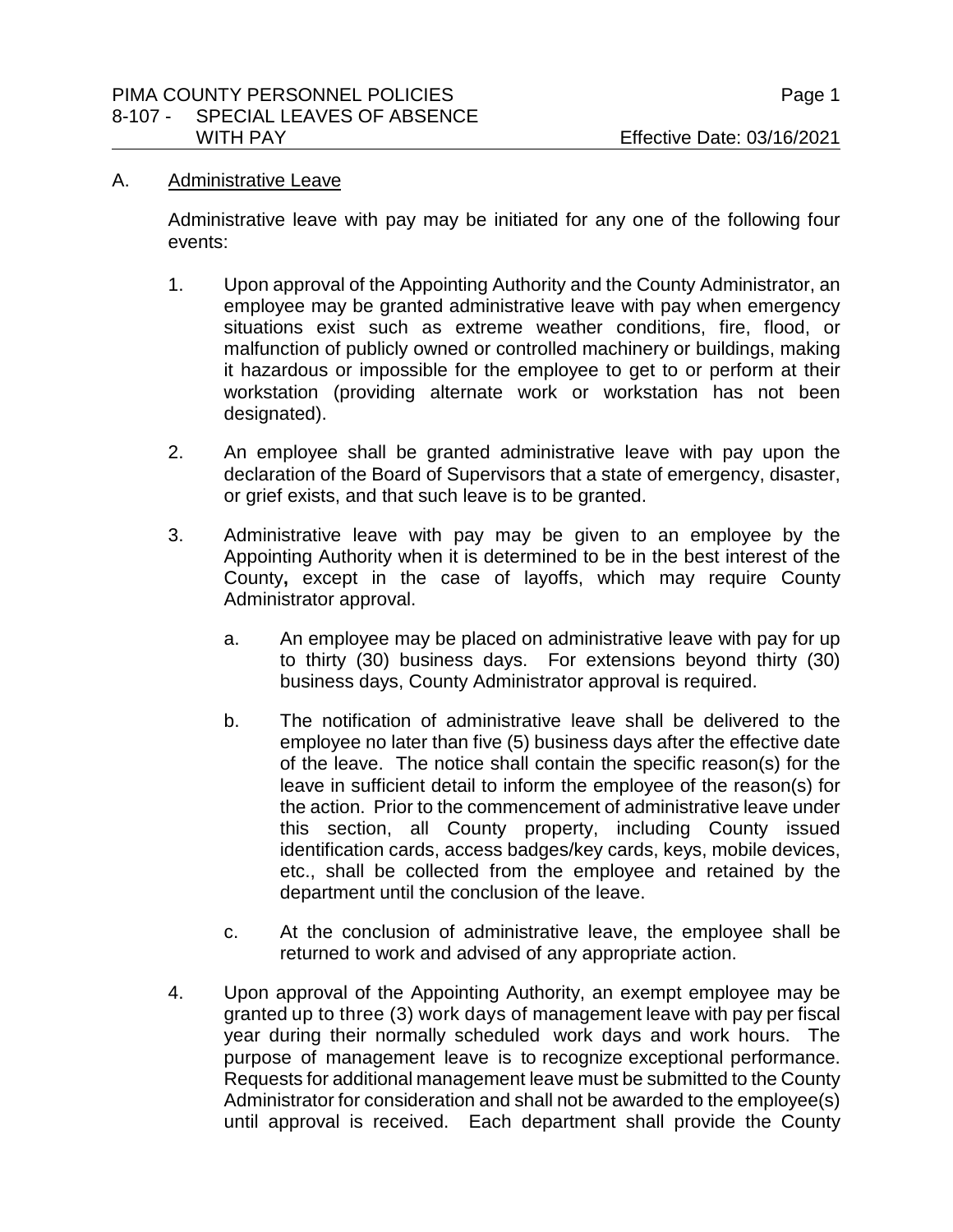Administrator with a report detailing all management leave as it is awarded. The report must indicate the department, each employee's name and position held, the reason leave is being granted and the dates and total hours of management leave awarded. Management leave is nonaccruable.

B. Grievance/Appeal Activity Leave

Grievance/appeal activity leave applies to preparation and/or investigation of a grievance or appeal.

- 1. A permanent employee shall be granted grievance/appeal activity leave with pay up to three (3) hours per grievance/appeal. Grievance/appeal activity leave is limited to two (2) occurrences per fiscal year. Time in excess of the three (3) hour limit shall be charged to some other type of leave and must be approved in advance. Pursuant to Merit System Rule 13.1 D., this three (3) hour limit does not apply to those times when the employee is called to testify in a Human Resources grievance/appeal proceeding.
- 2. An employee representative shall be granted grievance/appeal activity leave with pay up to three (3) hours per grievance/appeal, when requested for the purposes of investigation or representation on behalf of another employee, for grievances/appeals formally submitted to the appropriate authority. Grievance/appeal activity leave is limited to two (2) occurrences per fiscal year. Time in excess of the three (3) hour limit shall be charged to some other type of leave and must be approved in advance.
- 3. Grievance/appeal activity leave is non-accruable and shall not be taken in increments of less than one (1) hour.
- 4. Requests for grievance/appeal activity leave shall be made in writing at least three (3) business days in advance, unless conditions preclude such advance notice as determined by the Appointing Authority.

## C. Special Program Leave

- 1. Upon approval of the Appointing Authority, an employee may be granted special program leave with pay.
- 2. Special program leave applies only to those programs which have been approved by the County Administrator and/or Board of Supervisors for employee participation.
- 3. Requests for special program leave shall be made in writing at least five (5)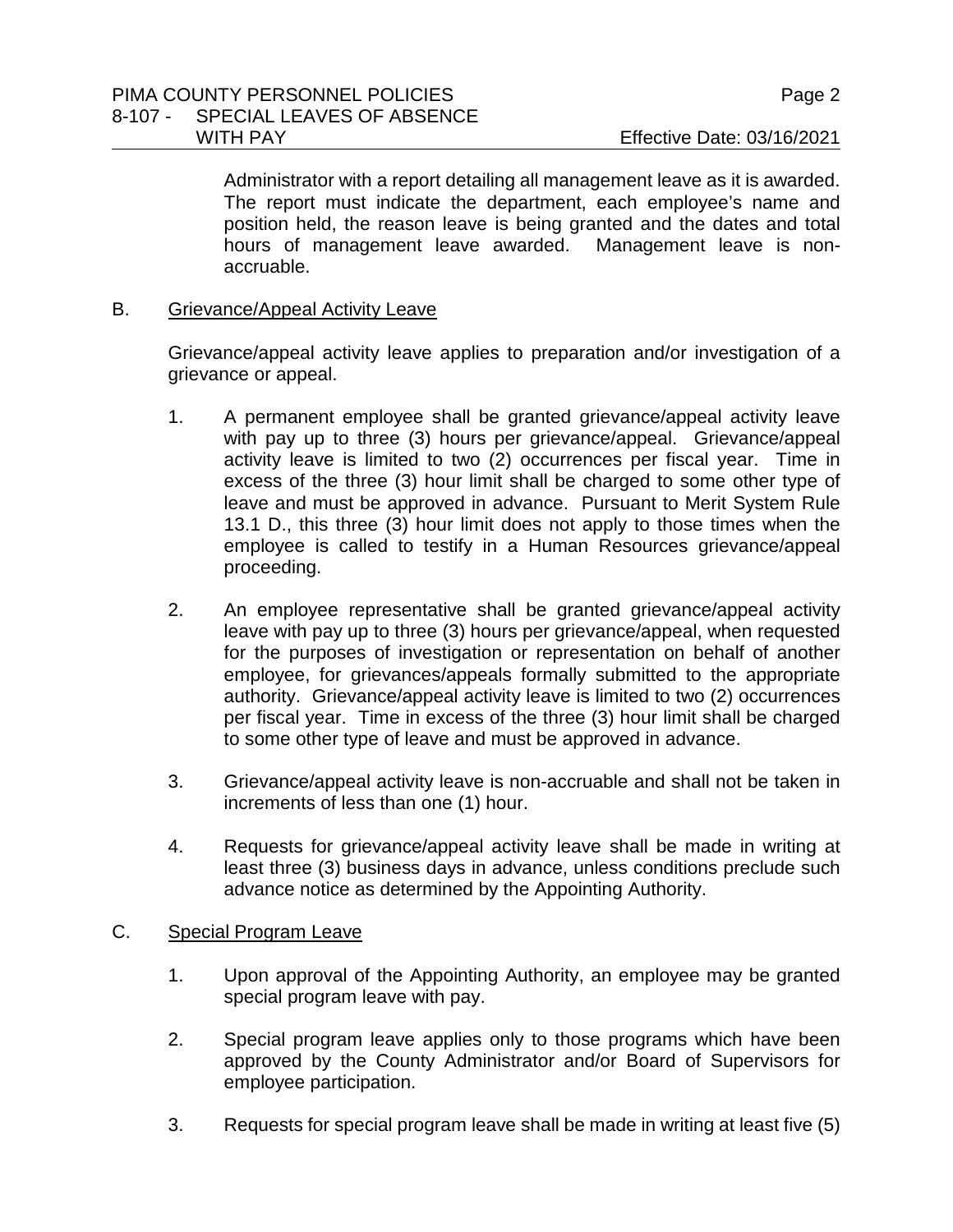business days in advance, unless conditions preclude such advance notice as determined by the Appointing Authority.

# D. César Chavez Remembrance Day Leave

- 1. Upon proclamation of the Board of Supervisors, the fourth Monday in March shall be designated as a day of remembrance in honor of César Estrada Chavez, for his efforts in establishing the farm labor movement.
- 2. Eligible employees, hired prior to the fourth Monday of March, shall be granted a day of administrative leave with pay.
	- a. For those departments with normal working hours of Monday through Friday, 8:00 am to 5:00 pm, the administrative day may be granted either the fourth Monday in March or the Friday immediately preceding the fourth Monday in March.
	- b. For those departments with twenty-four (24) hour operations, Elected Official departments or departments with unique administrative circumstances that may require additional flexibility that are given specific written approval by the County Administrator, the administrative day may be granted any day beginning the three weeks preceding the fourth Monday in March up through and including the three weeks immediately following the Friday that precedes the fourth Monday in March.
- 3. Only employees who are in pay status (i.e., not on any type of approved leave of absence) are eligible for the remembrance day. The only exceptions are employees on intermittent FMLA or intermittent medical or victim leave or employees on modified duty workers' compensation who are actually working.
- 4. Full-time employees shall be granted a single day of no more than eight (8) hours of paid time off. Leave for other than full-time employees shall be paid in the same manner as the holiday benefit as set forth in Personnel Policy 8-102 F.
- 5. Intermittent employees, as defined in Merit System Rule 1, are not eligible for this remembrance day leave.

## E. Bereavement Leave

All employees except Elected Officials, intermittent employees as defined in Merit System Rule 1 and temporary employees with less than six (6) months of service are eligible for bereavement leave.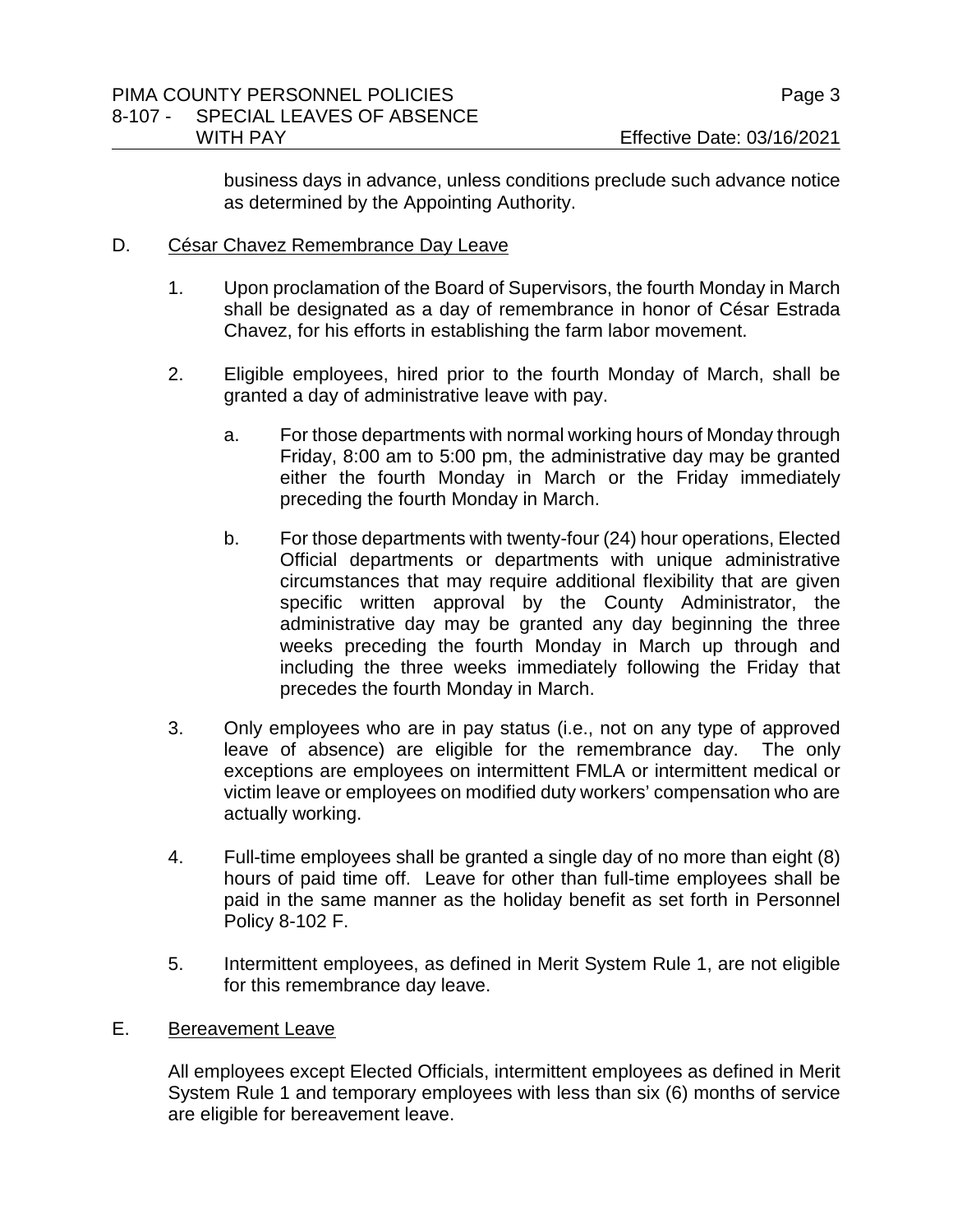#### PIMA COUNTY PERSONNEL POLICIES **PROPRIATION** Page 4 8-107 - SPECIAL LEAVES OF ABSENCE WITH PAY **Effective Date: 03/16/2021**

- 1. Upon approval of the Appointing Authority, an eligible employee may be granted paid bereavement leave for each occurrence in the case of the death of a family member. For purposes of bereavement leave, "family member" is defined as an employee's spouse, mother, father, step-mother, step-father, grandparent, child, step-child, foster child, grandchild, brother, sister, father-in-law, mother-in-law, brother-in-law, sister-in-law, daughterin-law, son-in-law, domestic partner or child of a domestic partner. The employee must file an affidavit with the department in order to take bereavement leave for the death of the domestic partner or the child of a domestic partner once a calendar year or more often if a relationship has changed in that calendar year or must have a current affidavit on file with the Human Resources Department for the domestic partner or child of the domestic partner enrolled under the County's health benefits plan.
- 2. Paid bereavement leave shall be for a period of up to 24 hours per occurrence for the death of an eligible family member occurring within the State of Arizona, or up to 40 hours per occurrence for the death of an eligible family member where the death or services occur out of state. Employees must take bereavement leave within the first six (6) months following the death of an eligible family member. Hours need not be taken consecutively. Hours not taken within six (6) months of the death of an eligible family member shall be forfeited.
- 3. Bereavement leave for other than full-time employees shall be paid in the same manner as the holiday benefit as set forth in Personnel Policy 8-102 F.
- 4. Upon approval of the Appointing Authority, an eligible employee may use their sick leave**,** annual leave, compensatory time or unpaid leave under 8- 108.F, when additional bereavement time is needed.
- 5. An employee on an approved unpaid leave of absence as defined in 8- 108.A. is not eligible for bereavement leave unless on intermittent FMLA or intermittent medical or victim leave and in pay status during the pay period when bereavement leave is requested.
- 6. Bereavement leave may be used for the purpose of making funeral arrangements, settling family affairs, bereavement, and/or attending the funeral or memorial service of an eligible family member.
- 7. The Appointing Authority or designee may require a death certificate, obituary, or documentation from the funeral home.
- 8. Bereavement leave shall not be counted as hours worked for the purpose of computing overtime